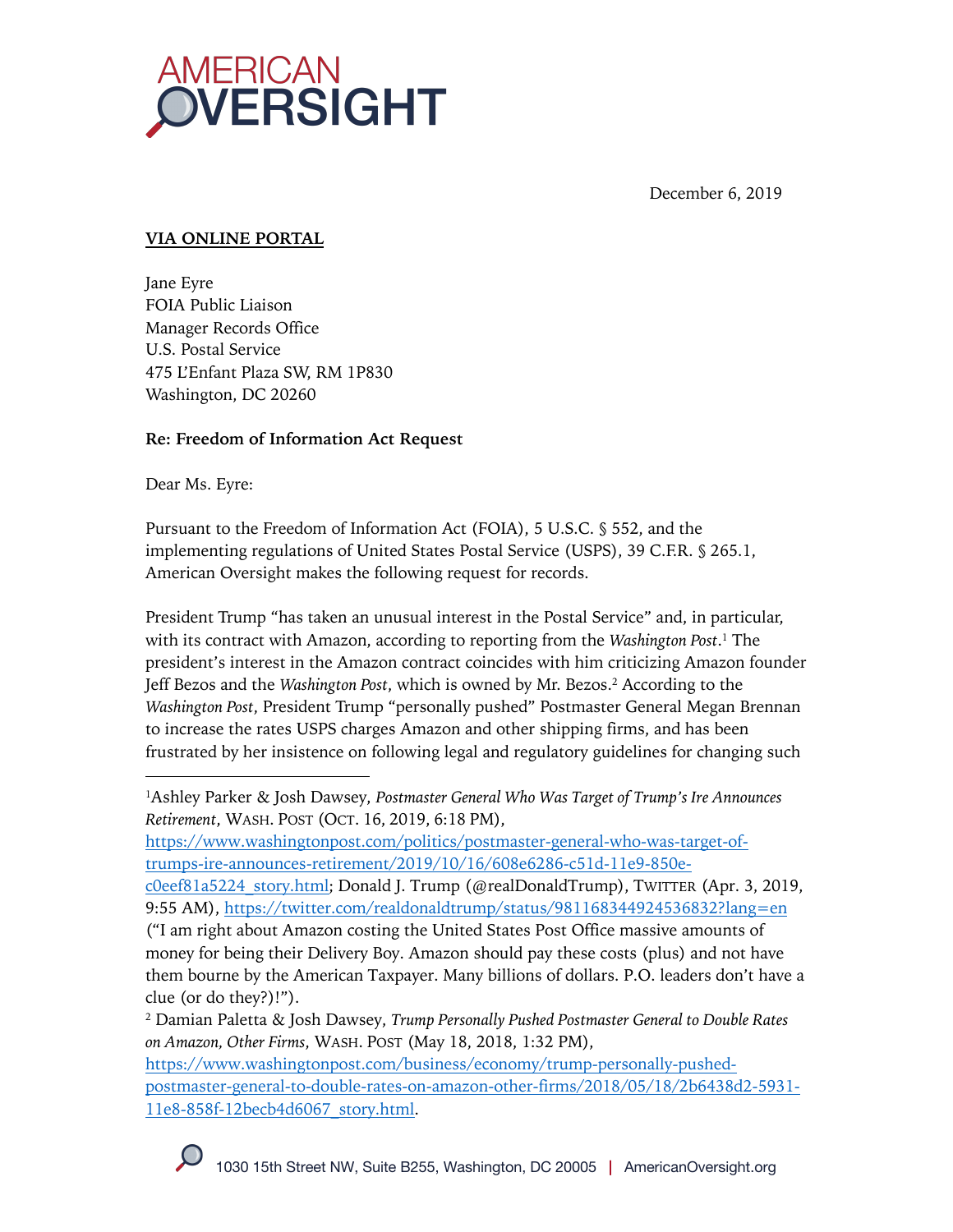contracts. <sup>3</sup> President Trump "told aides repeatedly earlier this year that he would like to remove Brennan from her post."4

American Oversight seeks records to shed light on whether and to what extent the President pressured Postmaster General Brennan to make decisions based on his personal interests regarding Mr. Bezos or the Washington Post.

## **Requested Records**

American Oversight requests that USPS produce the following records within twenty business days:

All email communications (including complete email chains, email attachments, and calendar invites) sent by U.S. Postmaster General Megan Brennan containing any of the following terms:

- i. "the president"
- ii. "President Trump"
- iii. POTUS
- iv. DIT
- v. Donald
- vi. Trump
- vii. "White House"
- viii."WH"
- ix. Amazon\*
- x. "Washington Post"
- xi. "Wash. Post"
- xii. WaPo
- xiii."The Post"
- xiv.Bezos
- xv. "Delivery boy"
- xvi."Tax shelter"
- xvii. "Fake news"
- xviii. Retire\*
	- xix."chief lobbyist"

Please note that American Oversight is using the asterisk (\*) to designate the standard use of "wildcards" in the search for responsive records. For example, a search for "Amazon\*" would return all of the following: Amazon, Amazon.com, Amazon's, etc. If your agency is unable to search for wildcards, please advise so that we may specifically include the variations that we would like searched.

<sup>3</sup> Paletta & Dawsey, *supra* note 2.

<sup>4</sup> Parker & Dawsey, *supra* note 1.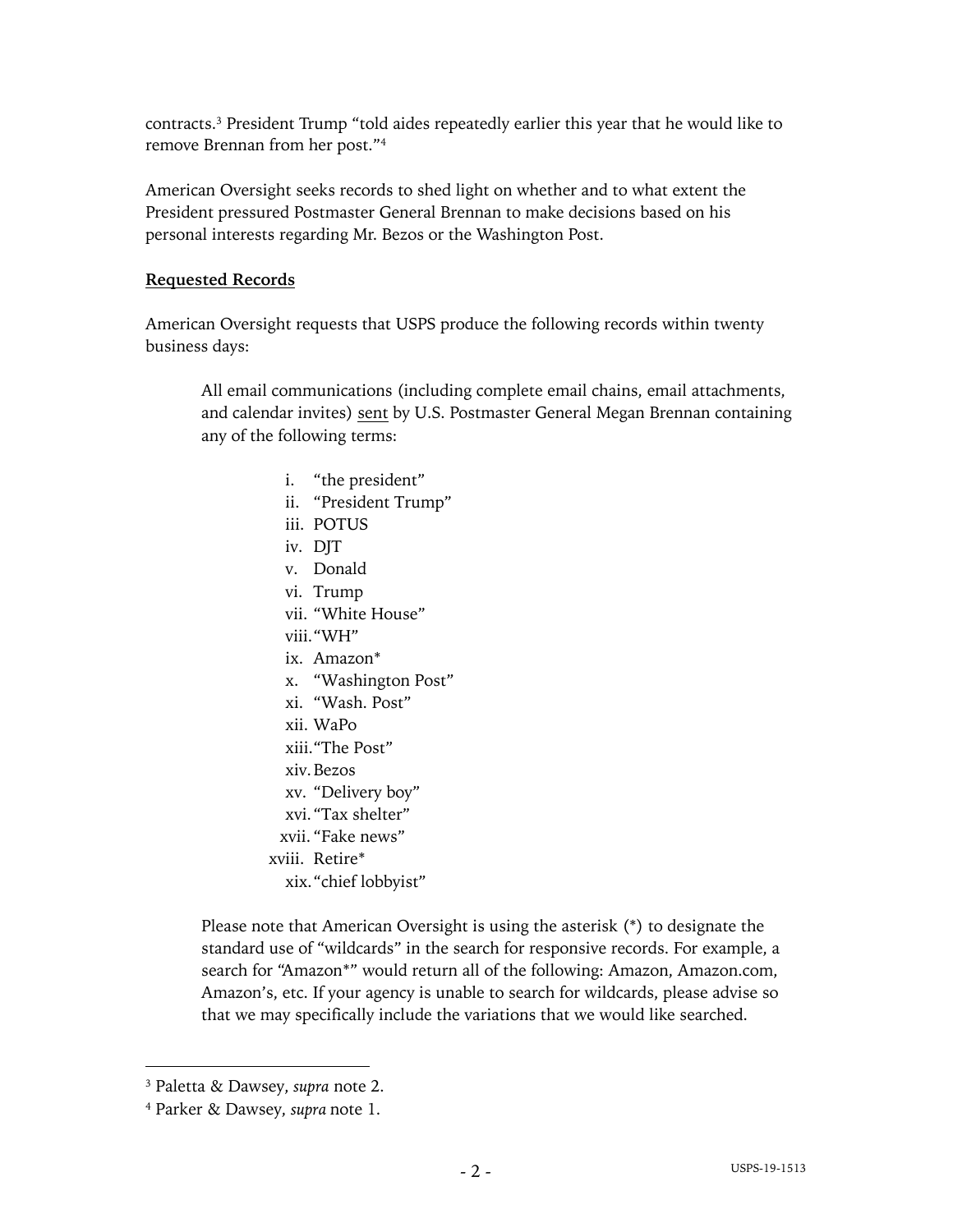In an effort to accommodate USPS and reduce the number of potentially responsive records, American Oversight agrees that the search for responsive email communications may be limited to emails sent by the Postmaster General. Despite this search accommodation, American Oversight still requests that complete email chains be produced, displaying both sent and received messages. For example, if Postmaster General Brennan responded to an email sent to her from a nongovernment employee, both the response Postmaster General Brennan sent and the message she responded to should be produced.

Please provide all responsive records from January 20, 2017, through the date of the search.

#### **Fee Waiver Request**

In accordance with 5 U.S.C.  $\frac{1}{5}$  552(a)(4)(A)(iii) and USPS regulations, American Oversight requests a waiver of fees associated with processing this request for records. The subject of this request concerns the operations of the federal government, and the disclosures will likely contribute to a better understanding of relevant government procedures by the general public in a significant way. Moreover, the request is primarily and fundamentally for non-commercial purposes.

American Oversight requests a waiver of fees because disclosure of the requested information is "in the public interest because it is likely to contribute significantly to public understanding of operations or activities of the government."5 The public has a significant interest in understanding whether and to what extent the president pressured Postmaster General Brennan to make decisions based on his personal feelings toward Mr. Bezos or the *Washington Post*. Records with the potential to shed light on this matter would contribute significantly to public understanding of operations of the federal government, including who and what influences USPS rate-setting. <sup>6</sup> American Oversight is committed to transparency and makes the responses agencies provide to FOIA requests publicly available, and the public's understanding of the government's activities would be enhanced through American Oversight's analysis and publication of these records.

This request is primarily and fundamentally for non-commercial purposes.<sup>7</sup> As a  $501(c)(3)$ nonprofit, American Oversight does not have a commercial purpose and the release of the information requested is not in American Oversight's financial interest. American Oversight's mission is to promote transparency in government, to educate the public about government activities, and to ensure the accountability of government officials.

 $5 \text{ J.S.C. }$  \$ 552(a)(4)(A)(iii).

<sup>6</sup> Kate Taylor, *Trump is Doubling Down on His Claims That Amazon Uses the US Postal Service as a 'Delivery Boy,' and it Could be a Major Blow to Countless American Businesses*, BUSINESS INSIDER (Jul. 23, 2018, 11:05 AM), https://www.businessinsider.com/trump-attacks-amazon-overusps-deal-threatens-business-2018-7.

<sup>7</sup> *See* 5 U.S.C. § 552(a)(4)(A)(iii).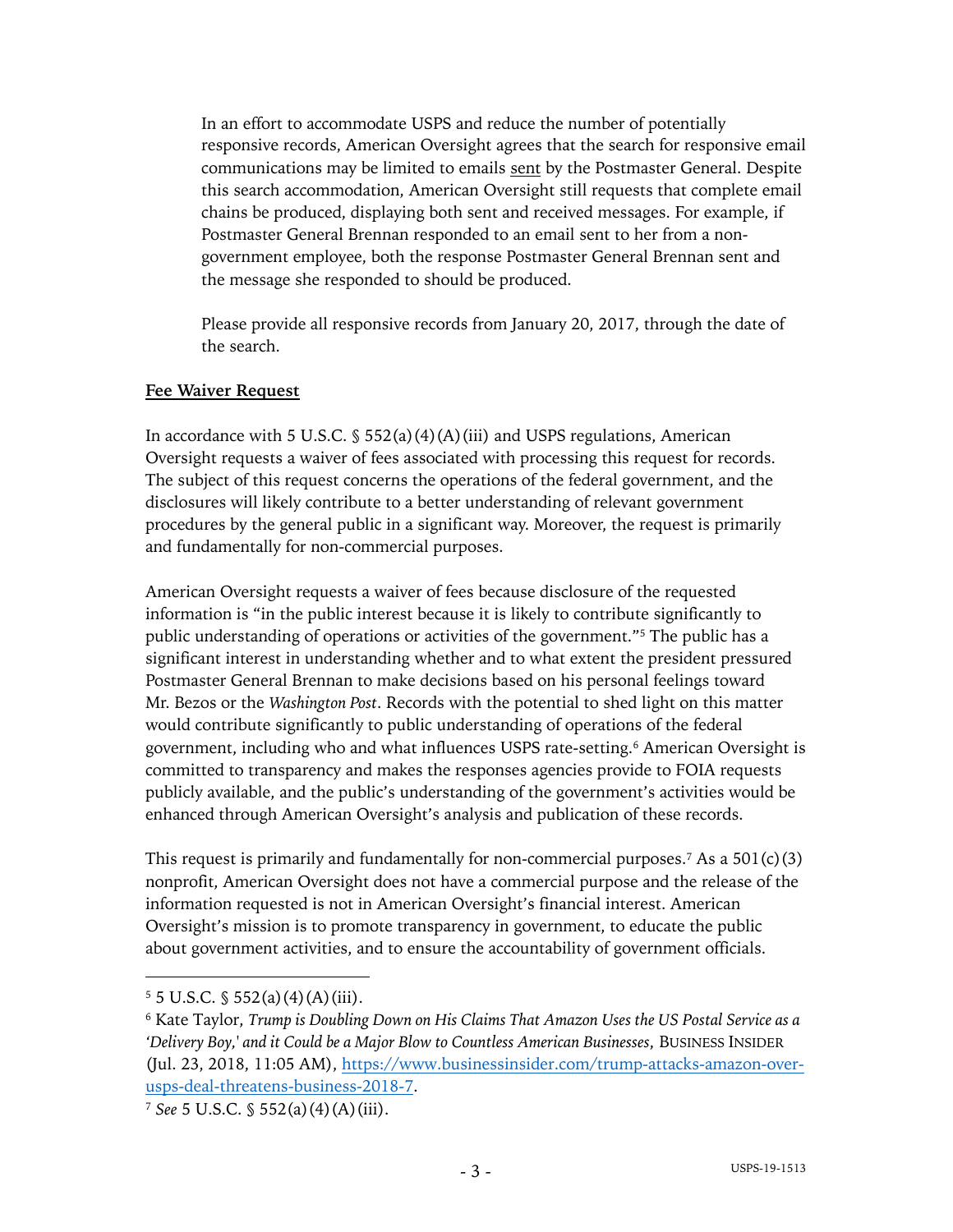American Oversight uses the information gathered, and its analysis of it, to educate the public through reports, press releases, or other media. American Oversight also makes materials it gathers available on its public website and promotes their availability on social media platforms, such as Facebook and Twitter.8

American Oversight has also demonstrated its commitment to the public disclosure of documents and creation of editorial content through numerous substantive analyses posted to its website. <sup>9</sup> Examples reflecting this commitment to the public disclosure of documents and the creation of editorial content include the posting of records related to an ethics waiver received by a senior Department of Justice attorney and an analysis of what those records demonstrated regarding the Department's process for issuing such waivers;<sup>10</sup> posting records received as part of American Oversight's "Audit the Wall" project to gather and analyze information related to the administration's proposed construction of a barrier along the U.S.-Mexico border, and analyses of what those records reveal;<sup>11</sup> posting records regarding potential self-dealing at the Department of Housing  $\&$ Urban Development and related analysis; $12$  posting records and analysis relating to the federal government's efforts to sell nuclear technology to Saudi Arabia;<sup>13</sup> and posting records and analysis regarding the Department of Justice's decision in response to demands from Congress to direct a U.S. Attorney to undertake a wide-ranging review and make recommendations regarding criminal investigations relating to the President's

<sup>8</sup> American Oversight currently has approximately 14,600 page likes on Facebook and 86,000 followers on Twitter. American Oversight, FACEBOOK,

https://www.facebook.com/weareoversight/ (last visited Nov. 26, 2019); American Oversight (@weareoversight), TWITTER, https://twitter.com/weareoversight (last visited Nov. 26, 2019).

<sup>9</sup> *News*, AMERICAN OVERSIGHT, https://www.americanoversight.org/blog.

<sup>&</sup>lt;sup>10</sup> *DOJ Records Relating to Solicitor General Noel Francisco's Recusal, AMERICAN OVERSIGHT,* https://www.americanoversight.org/document/doj-civil-division-response-noel-franciscocompliance; *Francisco & the Travel Ban: What We Learned from the DOJ Documents*, AMERICAN OVERSIGHT, https://www.americanoversight.org/francisco-the-travel-ban-what-welearned-from-the-doj-documents.

<sup>11</sup> *See generally Audit the Wall*, AMERICAN OVERSIGHT,

https://www.americanoversight.org/investigation/audit-the-wall; *see, e.g.*, *Border Wall Investigation Report: No Plans, No Funding, No Timeline, No Wall*, AMERICAN OVERSIGHT, https://www.americanoversight.org/border-wall-investigation-report-no-plans-nofunding-no-timeline-no-wall.

<sup>12</sup> *Documents Reveal Ben Carson Jr.'s Attempts to Use His Influence at HUD to Help His Business*, AMERICAN OVERSIGHT, https://www.americanoversight.org/documents-reveal-ben-carsonjr-s-attempts-to-use-his-influence-at-hud-to-help-his-business.

<sup>13</sup> *Investigating the Trump Administration's Efforts to Sell Nuclear Technology to Saudi Arabia*, AMERICAN OVERSIGHT, https://www.americanoversight.org/investigating-the-trumpadministrations-efforts-to-sell-nuclear-technology-to-saudi-arabia.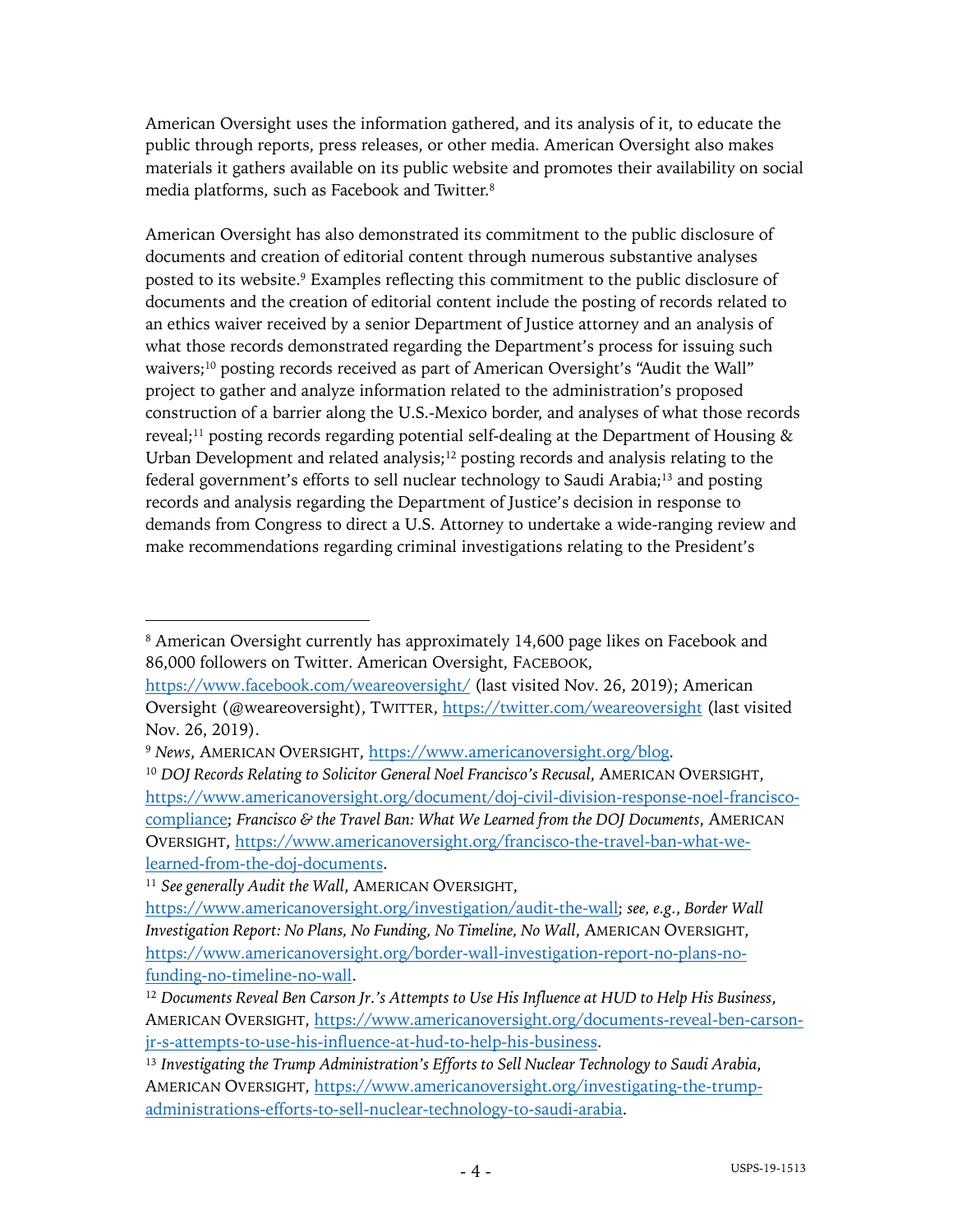political opponents and allegations of misconduct by the Department of Justice itself and the Federal Bureau of Investigation.<sup>14</sup>

Accordingly, American Oversight qualifies for a fee waiver.

# **Guidance Regarding the Search & Processing of Requested Records**

In connection with its request for records, American Oversight provides the following guidance regarding the scope of the records sought and the search and processing of records:

- Our request for records includes any attachments to those records or other materials enclosed with those records when they were previously transmitted. To the extent that an email is responsive to our request, our request includes all prior messages sent or received in that email chain, as well as any attachments to the email.
- Please search all relevant records or systems containing records regarding agency business. Do not exclude records regarding agency business contained in files, email accounts, or devices in the personal custody of your officials, such as personal email accounts or text messages. Records of official business conducted using unofficial systems or stored outside of official files are subject to the Federal Records Act and FOIA.15 It is not adequate to rely on policies and procedures that require officials to move such information to official systems within a certain period of time; American Oversight has a right to records contained in those files even if material has not yet been moved to official systems or if officials have, by intent or through negligence, failed to meet their obligations.<sup>16</sup>
- § Please use all tools available to your agency to conduct a complete and efficient search for potentially responsive records. Agencies are subject to government-wide requirements to manage agency information electronically,<sup>17</sup> and many agencies have adopted the National Archives and Records Administration (NARA)

<sup>14</sup> *Sessions' Letter Shows DOJ Acted on Trump's Authoritarian Demand to Investigate Clinton*, AMERICAN OVERSIGHT, https://www.americanoversight.org/sessions-letter.

<sup>15</sup> *See Competitive Enter. Inst. v. Office of Sci. & Tech. Policy*, 827 F.3d 145, 149–50 (D.C. Cir. 2016); *cf. Judicial Watch, Inc. v. Kerry*, 844 F.3d 952, 955–56 (D.C. Cir. 2016).

<sup>16</sup> *See Competitive Enter. Inst. v. Office of Sci. & Tech. Policy*, No. 14-cv-765, slip op. at 8 (D.D.C. Dec. 12, 2016).

<sup>&</sup>lt;sup>17</sup> Presidential Memorandum—Managing Government Records, 76 Fed. Reg. 75,423 (Nov. 28, 2011), https://obamawhitehouse.archives.gov/the-press-

office/2011/11/28/presidential-memorandum-managing-government-records; Office of Mgmt. & Budget, Exec. Office of the President, Memorandum for the Heads of Executive Departments & Independent Agencies, "Managing Government Records Directive," M-12-18 (Aug. 24, 2012), https://www.archives.gov/files/records-mgmt/m-12-18.pdf.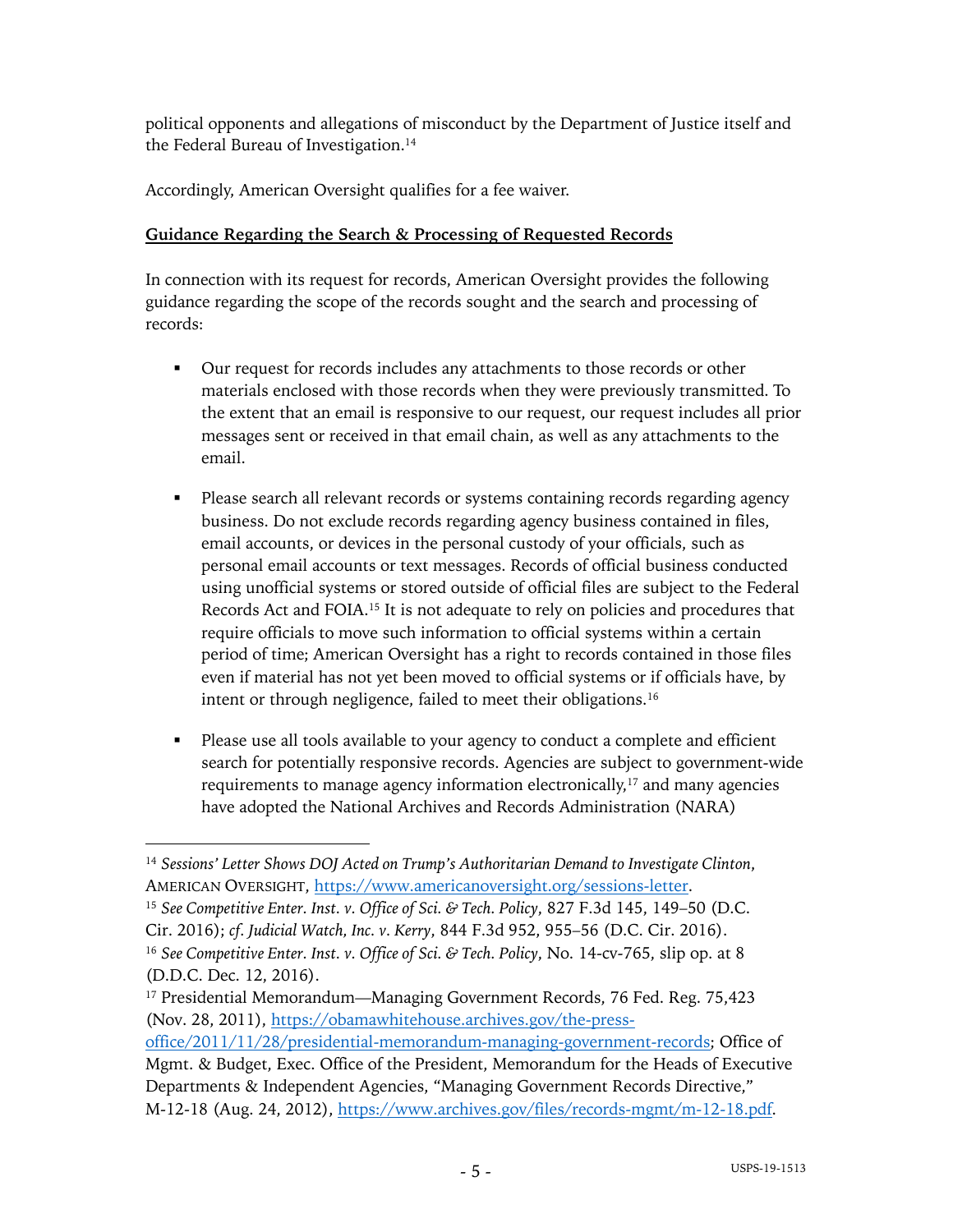Capstone program, or similar policies. These systems provide options for searching emails and other electronic records in a manner that is reasonably likely to be more complete than just searching individual custodian files. For example, a custodian may have deleted a responsive email from his or her email program, but your agency's archiving tools may capture that email under Capstone. At the same time, custodian searches are still necessary; agencies may not have direct access to files stored in .PST files, outside of network drives, in paper format, or in personal email accounts.

- In the event some portions of the requested records are properly exempt from disclosure, please disclose any reasonably segregable non-exempt portions of the requested records. If a request is denied in whole, please state specifically why it is not reasonable to segregate portions of the record for release.
- § Please take appropriate steps to ensure that records responsive to this request are not deleted by the agency before the completion of processing for this request. If records potentially responsive to this request are likely to be located on systems where they are subject to potential deletion, including on a scheduled basis, please take steps to prevent that deletion, including, as appropriate, by instituting a litigation hold on those records.

## **Conclusion**

If you have any questions regarding how to construe this request for records or believe that further discussions regarding search and processing would facilitate a more efficient production of records of interest to American Oversight, please do not hesitate to contact American Oversight to discuss this request. American Oversight welcomes an opportunity to discuss its request with you before you undertake your search or incur search or duplication costs. By working together at the outset, American Oversight and your agency can decrease the likelihood of costly and time-consuming litigation in the future.

Where possible, please provide responsive material in an electronic format by email. Alternatively, please provide responsive material in native format or in PDF format on a USB drive. Please send any responsive material being sent by mail to American Oversight, 1030 15th Street NW, Suite B255, Washington, DC 20005. If it will accelerate release of responsive records to American Oversight, please also provide responsive material on a rolling basis.

We share a common mission to promote transparency in government. American Oversight looks forward to working with your agency on this request. If you do not understand any part of this request, please contact Megan Field at foia@americanoversight.org or